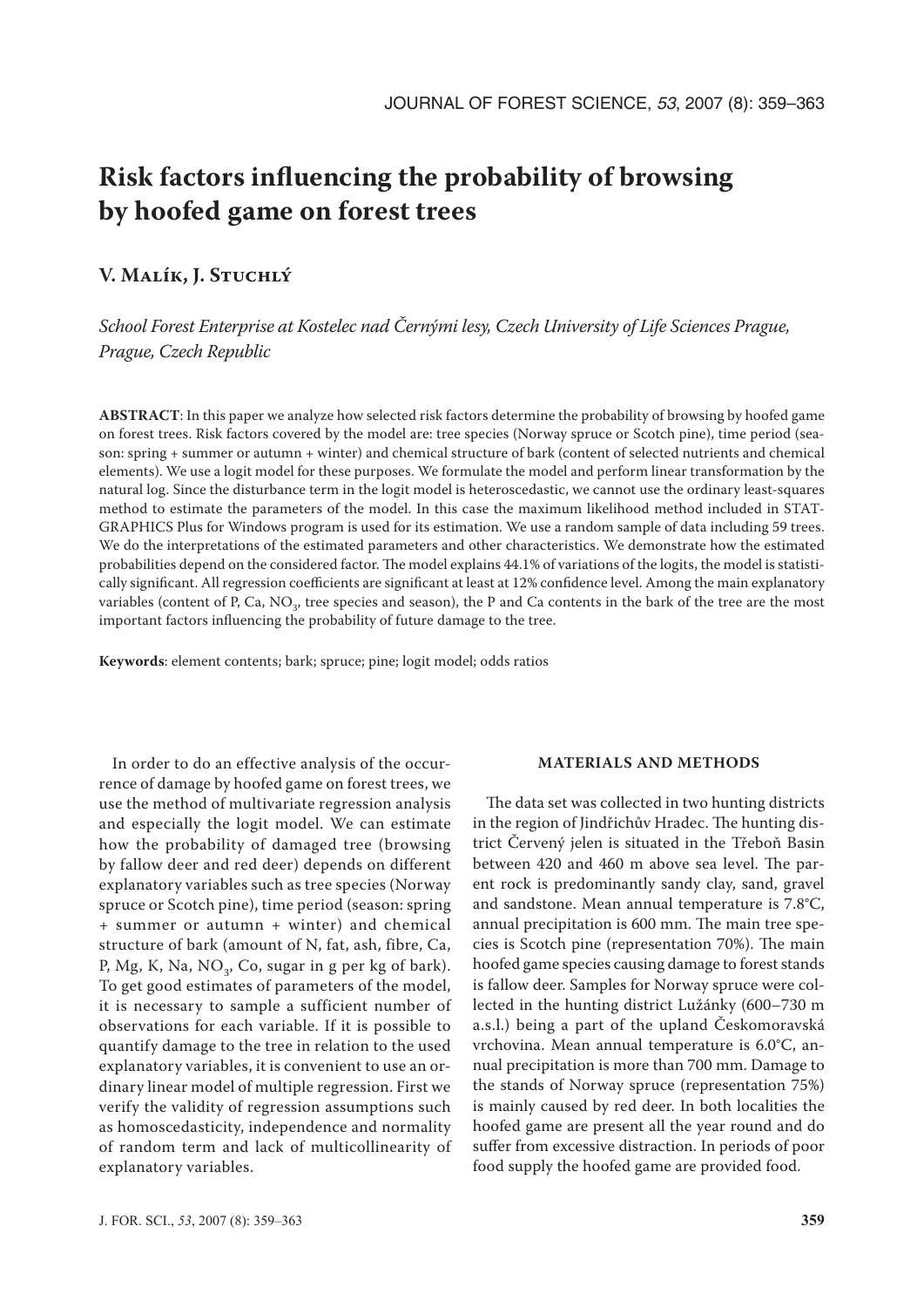We collected data for the purposes of this study in the course of two years. Chemical analyses of bark of the two tree species were performed. We estimated the content of the following chemicals and chemical elements in the bark of pine and spruce: N (nitrogen), fat, sugar, ash, pulp, Ca (calcium), P (phosphorus), Mg (magnesium), K (potassium), Na (sodium),  $NO<sub>3</sub>$  (nitrates), Co (cobalt). All factors in the bark are measured in g per kg of bark. For each measurement we noted the season (spring, summer or autumn, winter).

The multiple logit model is a nonlinear statistical model:

$$
E(Y \mid x_1, x_2, \dots, x_k) = \frac{1}{1 + e^{-(\beta_0 + \beta_1 x_1 + \beta_2 x_2 + \dots + \beta_k x_k)}}
$$

Where *Y* is a dummy variable, i.e. *Y* = 1 with probability  $\pi$  and  $Y = 0$  with probability  $1 - \pi$  (in our conception it means that the tree is damaged or is not damaged),  $x_1,...,x_k$  are included explanatory variables and  $\beta_{0}$ , $\beta_{1}$ ,..., $\beta_{k}$  are unknown regression parameters. If  $k = 1$ , we will get the (single) logit model. The conditional expectation  $E(Y|x_1, x_2, \ldots, x_k) = 1 \pi +$  $0(1 - \pi) = \pi$  can be interpreted as the conditional probability  $P(Y = 1 | x_1, \ldots, x_k)$ . If we use *n* observations of all variables, the model can be formulated in a stochastic form

$$
y_1 = \frac{1}{1 + e^{-(\beta_o + \beta_1 x_{1i} + \beta_2 x_{2i} + \dots \beta_k x_{ki} + u_i)}}
$$

where:  $u_i$ ,  $i = 1,...n$  – random terms.

The estimated form of the model is

$$
p_1 = \frac{1}{1 + e^{-(b_0 + b_1x_{1i} + b_2x_{2i} + \dots b_kx_{ki})}}
$$
  
where:  $p_i$  – estimates of  $P(Y = y_i | x_{1i}x_{2i}...,x_{ki})$ ,  
 $i = 1,...,n$ ,

 $b_0$ ,  $b_1$ ,…, $b_k$  – estimates of parameters  $\beta_0$ ,  $\beta_1$ ,…, $\beta_k$ .

The right side of this equation is a cumulative distribution function of the logistic variable. Using logarithmical transformation we get the latter model in a linear form:

$$
L_i = \ln \frac{p_i}{1 - p_i} = b_0 + b_1 x_{1i} + \dots + b_k x_{ki}
$$

The left sides of those expressions  $L<sub>i</sub>$  are called logits, and hence the name logit model. They are the log of the estimated odds ratio of damaged *i*<sup>th</sup> tree and are linear functions of regression parameters. The odds ratio of damaged tree is the ratio of probability of damaged tree to the probability of not damaged tree (i.e. ratio  $\pi/(1-\pi)$ ).

The interpretation of regression coefficient  $b_{j}$ ,  $j = 1,...,k$ , is as follows: if variable  $x_j$  changed by a unit and the other explanatory variables remain the same, the logit *L* changes by  $b_j$  units. It means that the odds ratio changes  $\exp(b_j)$  times. The intercept  $b_0$  is the value of the log-odds in favour of the damaged tree if all explanatory variables remain zero.

When the logit  $L = 0$ , then the corresponding probability is  $p = 0.5$ . So we get the median value of *x* in a single logit model. As the value of the logit *L* increases, the probability *p* increases. The increase in the probability is not constant. The rate of change in probability  $p$ , given a change in the  $j<sup>th</sup>$  explanatory variable, is

$$
\frac{\partial p}{\partial x_j} = \mathbf{F}' \left( b_0 + b_1 x_1 + \dots + b_k x_k \right) b_j
$$

where: *F'* – derivation of the cumulative distribution function of a logistic variable.

It can be shown (see GUJARATI 1995) that  $F'(t)$  $= F(t)[1 - F(t)].$ 

Now, the most important question arises: How do we estimate the model? If we have data on individual trees, we need the empirical values of logits but they are meaningless. In this situation we cannot use the ordinary least-squares method, however, we can use the maximum likelihood method (MLM). For the logit model the MLM is included in the package STATGRAPHICS Plus for Windows.

#### **RESULTS**

The endogenous dummy variable *y* equals 1 if the tree is damaged and it equals 0 if the tree is not damaged. It depends nonlinearly (according to the logit model) on the magnitude of the following exogenous variables: N (nitrates), fat, ash, pulp, Ca, P, Mg, K, Na,  $NO<sub>3</sub>$ , Co, sugar and dummy variables representing the kind of tree  $(= 1$  for pine and  $= 0$  for spruce), time period  $(= 1$  for spring  $+$  summer and  $= 0$  for autumn + winter).

First, we can calculate the correlation matrix of all the variables. We can find that the most important exogenous variables are P, N, Mg, K, Ca,  $NO<sub>3</sub>$ , Tree (spruce or pine) and Period (season: spring + summer or autumn + winter). The correlations between *y* and other variables are not significant, therefore we omit them from the model. We can also see that there is no multicollinearity in the model. Using MLM we get the multiple logit model in the form showen on the next page.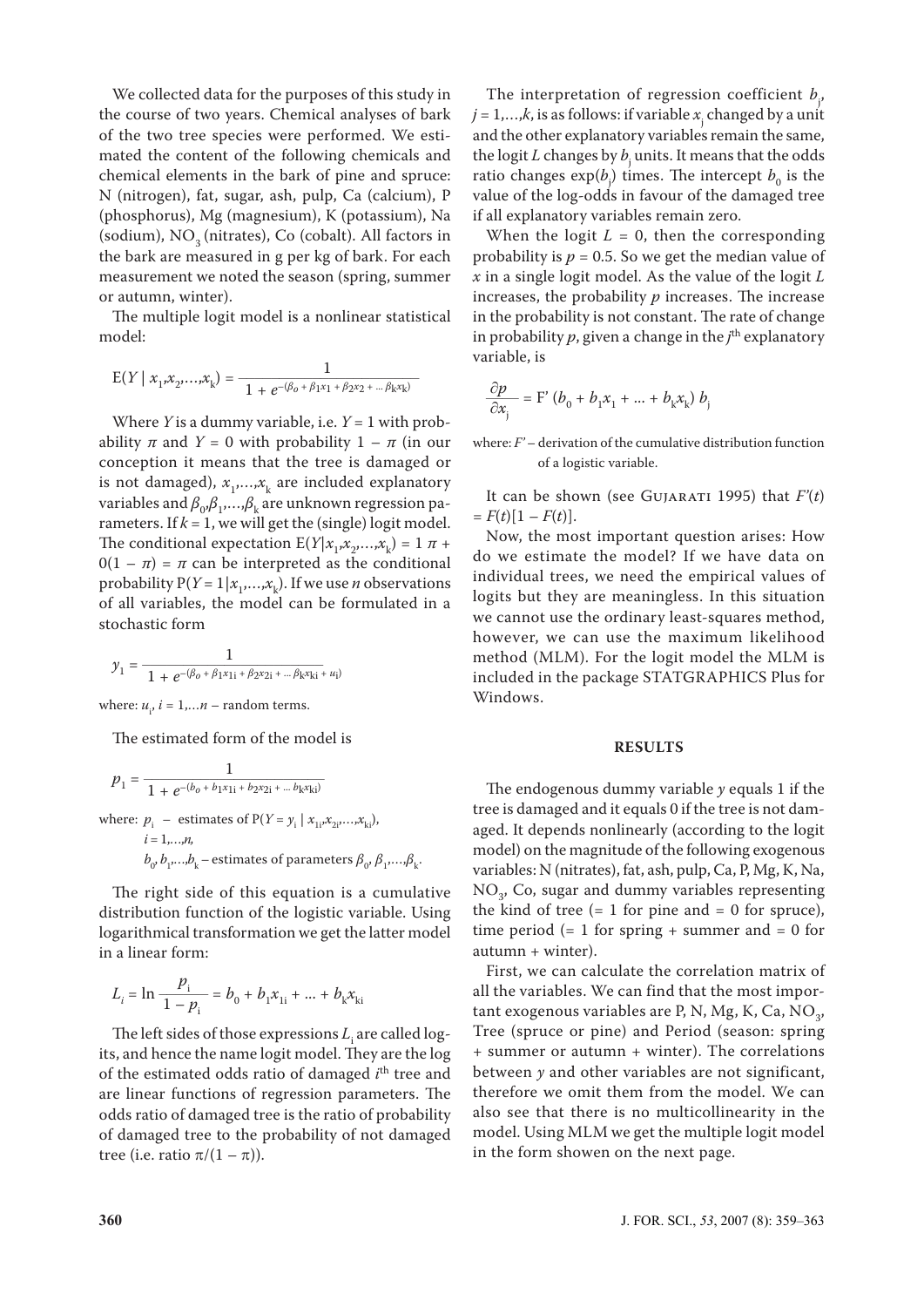

Fig. 1. Plot of the probability of damaged trees  $p$  versus the most important factor P by mean values of Ca, No<sub>3</sub> for spruce in the season of (a) autumn  $+$  winter, (b) spring  $+$  summer



Fig. 2. Plot of the probability of damaged trees p versus the most important factor P by mean values of Ca, No<sub>3</sub> for pine in the season of (a) autumn  $+$  winter, (b) spring  $+$  summer

 $L = 1.701 + 26.559 \cdot P - 0.0318 \cdot N + 5.847 \cdot Mg - 1.261 \cdot K - 1.324 \cdot Ca - 46.274 \cdot NO_3 - 6.646 \cdot T \cdot re - 4.109 \cdot Period, R^2 = 0.482$ (*p*) (0.0336) (0.700) (0.220) (0.398) (0.0186) (0.0603) (0.0412) (0.0033) where:  $L - logits$ ,

*p* – *p-*values of the estimated parameters.

The variables N, Mg and K are not significant, therefore we omit them from the model. Using MLM once more we get the multiple logit model in the form:

|        |                                  |                                                                         |          | L = 0.896 + 18.817.P - 1.026.Ca - 31.569.NO <sub>3</sub> - 4.372.Tree - 4.014.Period, $R^2$ = 0.441, F = 8.36 |
|--------|----------------------------------|-------------------------------------------------------------------------|----------|---------------------------------------------------------------------------------------------------------------|
|        |                                  | (s) $(5.6905)$ $(6.5026)$ $(0.5788)$ $(22.862)$ $(0.01262)$ $(0.01806)$ |          |                                                                                                               |
| (p)    | $(0.0001)$ $(0.0415)$ $(0.1232)$ |                                                                         | (0.0780) | (0.0019)                                                                                                      |
| (0.r.) |                                  | $(1.49.10^8)$ $(0.358)$ $(1.95.10^{-14})$ $(0.0126)$ $(0.0161)$         |          |                                                                                                               |

Now *s* are standard errors of estimated coefficients and o.r. are odds ratios of damaged trees.

We can see that 44.1% of L variations are explained by the model and the model is statistically significant. Using significance tests, we can find that all regression coefficients are significant at least at 12% confidence level.

We get the following interpretations of those parameters: If the amount of P increases by 1 g and the other explanatory variables remain the same, the odds ratio of damaged trees changes 1.49.10<sup>8</sup> times (increases by  $1.49 \times 10^{10}$ %). If the amount of Ca increases by 1 g and the other explanatory variables remain the same, the odds ratio of damaged

trees changes 0.358 times (decreases by 64.2%). If the amount of  $NO_3$  increases by 1 g and the other explanatory variables remain the same, the odds ratio of damaged trees changes  $1.95 \times 10^{-14}$  times (decreases by  $1.94 \times 10^{-12}$ %). The odds ratio of damaged trees changes for pine 0.0126 times (decreases by 98.7%), for spring or summer 0.0161 times (decreases by 98.2%). We can use the estimated formula to predict the odds ratio of damaged trees by different values of explanatory variables.

Further we can calculate 80% confidence intervals for the odds ratio of all explanatory variables:  $(1.58 \times 10^7; 1.39 \times 10^9), (0.0383; 3.358), (2.08 \times 10^{-15};$  $1.82 \times 10^{-13}$ ), (0.00134; 0.118), (0.00193; 0.169).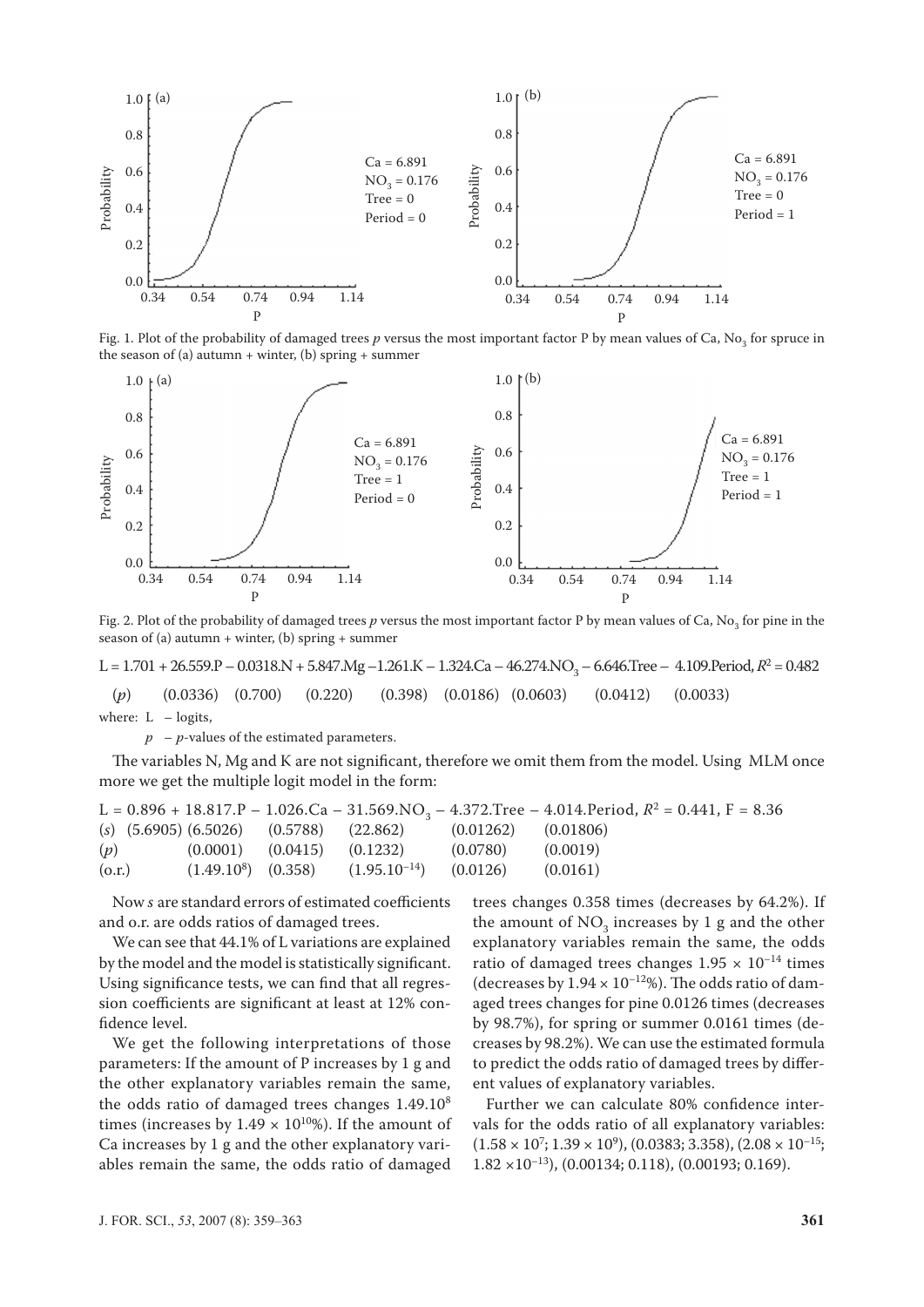

Fig. 3. Plot of the probability of damaged trees  $p$  versus the most important factor Ca by mean values of P, No<sub>3</sub> for pine in the season of (a) autumn  $+$  winter, (b) spring  $+$  summer



Fig. 4. Plot of the probability of damaged trees  $p$  versus the most important factor Ca by mean values of P, No<sub>3</sub> for pine in the season of (a) autumn + winter, (b) spring + summer

In order to predict the probabilities of damaged trees, we use the following nonlinear form of the estimated model

$$
p = \frac{1}{1 + e^{-(0.896 + 18.817 \cdot P - 1.026 \cdot \text{Ca} - 31.569 \cdot \text{NO}_3 - 4.372 \cdot \text{Tree} - 4.014 \cdot \text{Period})}}
$$

The probability of damaged trees *p* versus the most important factor P by the mean values of Ca (6.891 g per kg of bark),  $NO<sub>3</sub>$  (0.176 g per kg of bark) for spruce (Tree = 0) and autumn + winter (Period = 0) is plotted in Fig. 1a and for spring + summer (Period = 1) in Fig. 1b. The same plots for pine are shown in Figs. 2a,b.

Plots of the probability *p* of damaged trees versus the second most important factor Ca by the mean values of P (0.651 g per kg of bark),  $\rm NO_3^{\phantom 3} (0.176$  g per kg of bark) are shown in Figs. 3a,b and 4a,b.

### **DISCUSSION**

We tried to explain the reasons for browsing and scaling on the level of a single tree by help of a model. It is not fully clear yet why some forest stands are heavily browsed while trees in the proximity

remain untouched. For these purposes, the analyses of different factors influencing the browsing of forest trees are necessary. In our model the content of P, Ca,  $NO_3$ , tree species (spruce or pine) and time period (season) are the main explanatory variables. Among them P and Ca contents in the bark of the tree are the most important factors influencing the probability of future damage to the tree. This result corresponds with observations of Husák (1985), who stated higher P concentrations in the bark of trees damaged by red deer. Higher accuracy of the model could be achieved by increasing the number of measurements.

#### **CONCLUSION**

Browsing and bark scaling appear to be among the most important problems of forestry in the Czech Republic. The high stocks of hoofed game in combination with a decrease in the trophy of hunting districts seem to be the main reasons for an increase in damage to forest stands caused by hoofed game (Čermák, Jankovský 2006). Especially in localities with large spruce and pine monocultures, the